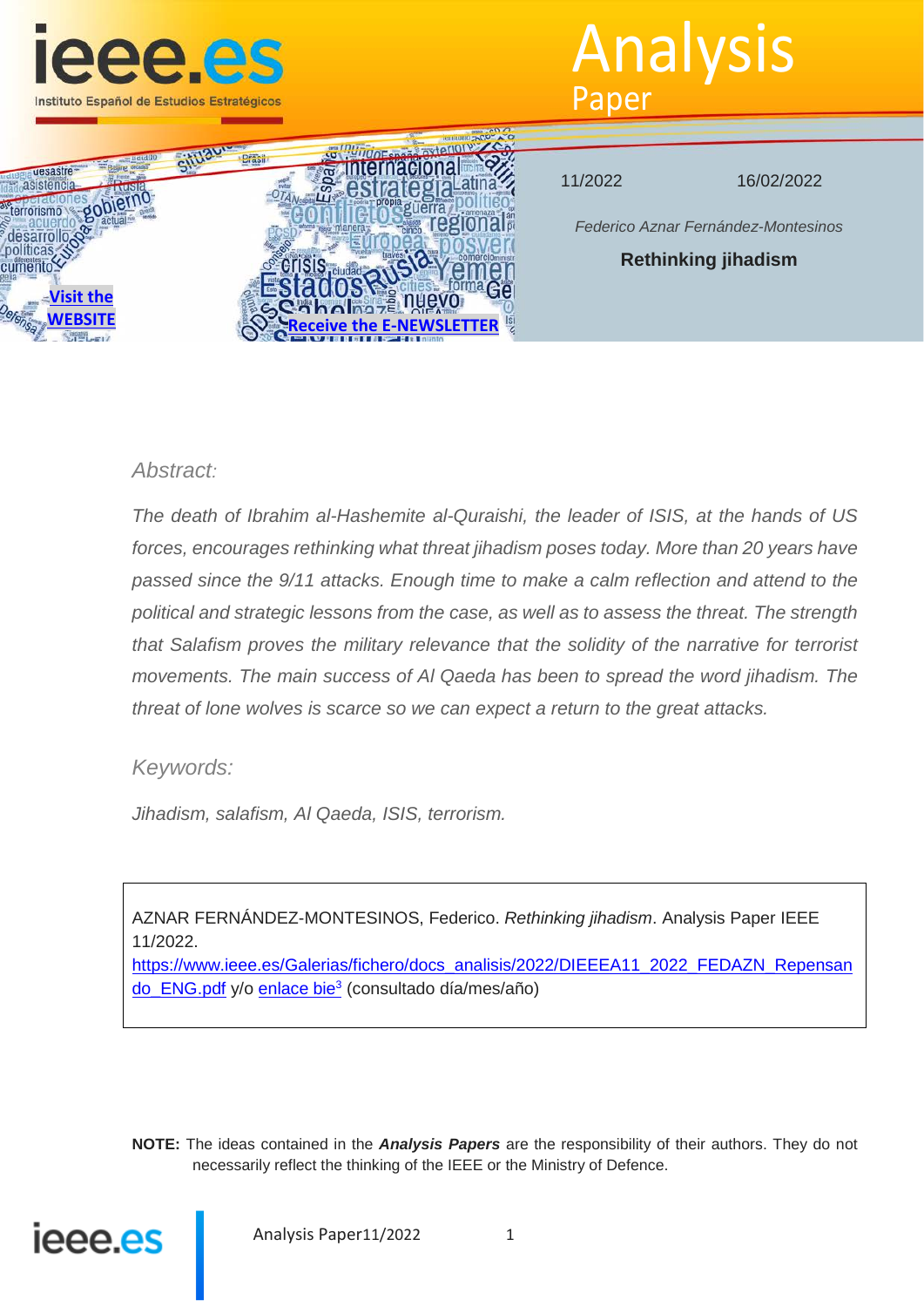Federico Aznar Fernández-Montesinos

*Animula vagula blandula Hospes comesque corporis Quae nunc abibis in loca Pallidula, rigid, nudula Nec ut soles dabis iocos* 

Emperor Hadrian<sup>[1](#page-1-0)</sup>

In any investigation the preliminary questions, those that seem the most obvious, are always the most transcendental; they determine the framework for development, its rules and, not infrequently, even its result, so this can in some way be included in the premises.

The first issue for a correct analysis of jihadism is that the most accurate keys to analysis are political; in other words and contrary to appearances, they are not strictly religious. To quote Carl Schmitt*:* "Moral and other religious clashes become political clashes and can lead to the reorganising of decisive struggles based on the friend-enemy distinction. But if it comes to this, then the decisive confrontation is no longer religious, moral or economic, but political".[2](#page-1-1)

What he is saying is that religious clashes are ultimately political clashes. Having said that, while their accurate understanding depends on knowing the religious keys that justify them, these must be transcended because they alone are insufficient and make for an incomplete or even mistaken analysis. And going one step further, the references are theirs, or in other words they are not ours.

In the case of the Christian world, the references are to the resurrection of Jesus Christ, the Sermon on the Mount, the Law and the Prophets; and not to relations with other religious denominations, the problem of violence, the social dimension of religion or the role of women. The same can be said of the Islamic world, where the answer is also gleaned from the analysis of the doctrinal body on the periphery of which the answers can be found.

<sup>1</sup> Tender, floating soul of mine, guest and companion of my body, you will descend to those pale, rigid and naked places, where you will have to renounce the games of yesteryear.

<span id="page-1-1"></span><span id="page-1-0"></span><sup>2</sup> SCHMITT, Carl. (1991) *The concept of the politician*. Alianza Editorial, 1995, p. 33.

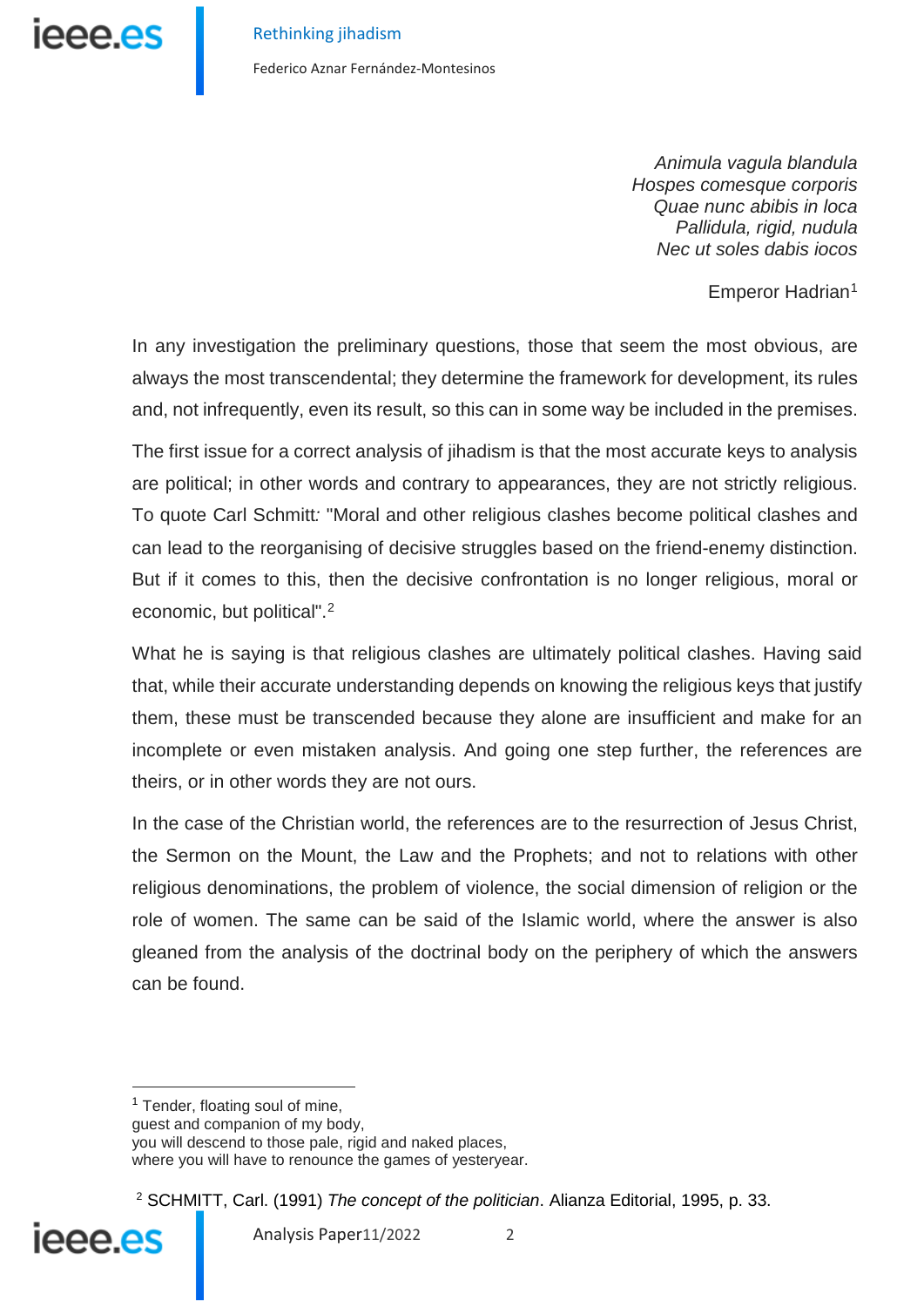

Thus, those who are closer to Western theses are often called moderates and those who are not are labelled radicals, ignoring the fact that the basis for differentiation is not so much militancy or proactivity as the nature of the convictions involved, the approach to the world and the responses stemming from it.

In Islam, unlike in Catholicism, there is no hierarchy (with slight nuances in the case of Usuli Shi'ism) and no unity of doctrine. In this religion, like in the Protestant world, preaching is de facto predominant over doctrine. Its development will obey as much religious principles as historical praxis.

Indeed, Islam was constructed around Arab culture as a political option. But at the same time Islam is not monolithic; it is a creed that is superimposed on a local culture, so a Bosnian Muslim is not the same as an Egyptian, Malay or Arab Muslim. To paraphrase Gellner, two men are of the same religion if they recognise each other as such; or as Edward Mortimer points out, " I can only define Islam as the religion of Muslims and for me a Muslim is someone who calls himself a Muslim...There is only what I hear Muslims say and what I see them do".

To this effect, there is no clear and precisely defined orthodoxy, only a tradition or, more precisely, several equally valid traditions; we are dealing with a community of the faithful, in its most gregarious sense, rather than with a dogmatic group". In fact, what is at the heart of what is being defended in religious wars is an understanding of community. Moreover, it often seems that the more pain, the more orthodoxy; or in other words, religiosity is often measured by the level of adherence to the most demanding branch of the religion, irrespective of this branch's adherence to its doctrinal foundations.

Indeed, it could be argued that globalisation has brought not only North and South into contact, but also East and West, and Islam into contact with itself. And in doing so it has become aware of its diversity, which has given rise to a struggle. This in turn has prompted a process of rationalisation based on a single formula, which claims to be the true Islam over and above the culture on which it is based or even set apart from it. And this process rests, in part, on the West, which acts as an anvil that supports what is in fact a conflict between branches of the same religion.

As Freud points out, major conflicts do not occur between major differences but between minor ones. In the case at hand, they are not inter-religious differences but intra-religious

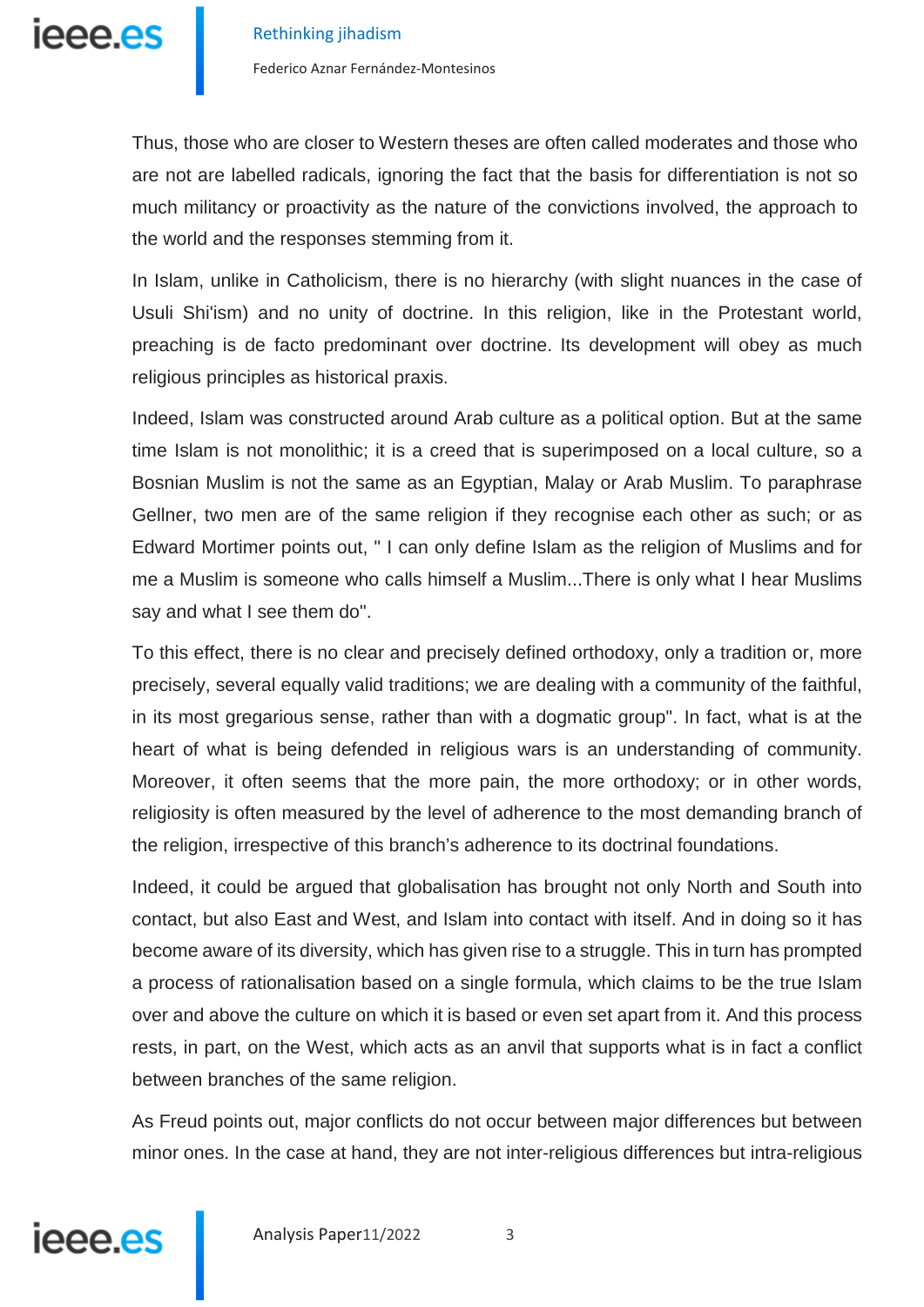

ones within the religions with the "heresies": Catholics and Protestants, Shiites and Sunnis, and even the Salafist groups.

# **THE POLITICAL DISCOURSE OF JIHADISM**

The word terrorism was introduced by Robespierre to designate a revolutionary period he led. His name was recorded in a famous speech associating virtue and terror: "the virtue without which terror would be disastrous, the terror without which virtue would be impotent".

In this way, the ideology, the narrative - the virtue - was inextricably linked with the means - the terror - in a dangerous symbiosis that equated the two. This is solid base to which terror attaches itself, its force determining the very strength of terrorism itself. Virtue must be impervious to terror. Such a combination obviously requires delicate management to prevent ideology from being contaminated by violence; something which is difficult to achieve.

Narration allows for an all-encompassing approach to what is being explained while rejecting what is left out, providing man with the precise references he needs. As Munckler argues, "concentration on ideological façades... also satisfied the need to take in the panorama easily with the naked eye and to see it without effort".[3](#page-3-0)

Moreover, if war is basically an act of communication that incorporates a supplement of violence, terrorism is a political activity that is staged in the media through a certain amount of bloodshed. Violence is part of terrorism, but terrorism is not only violence; in fact, violence, its methodology, is not even the most important aspect of terrorism; most important is the discourse it serves or whose promotion it seeks, which embodies an eminently political proposal. Ideological rearmament translates into significant military rearmament because the message is also part of the action, together forming an integral whole.

To this effect, the centre of gravity of terrorism is not the terrorist but the discourse he sustains and which he helps nurture through his actions. Without putting an end to this, there will be no end to the phenomenon; no matter how many terrorists are stopped - a

<span id="page-3-0"></span><sup>&</sup>lt;u>.</u> <sup>3</sup> MÜNKLER, Herfried. (2002) *Old and New Wars*. Siglo XXI Editores, p. 119

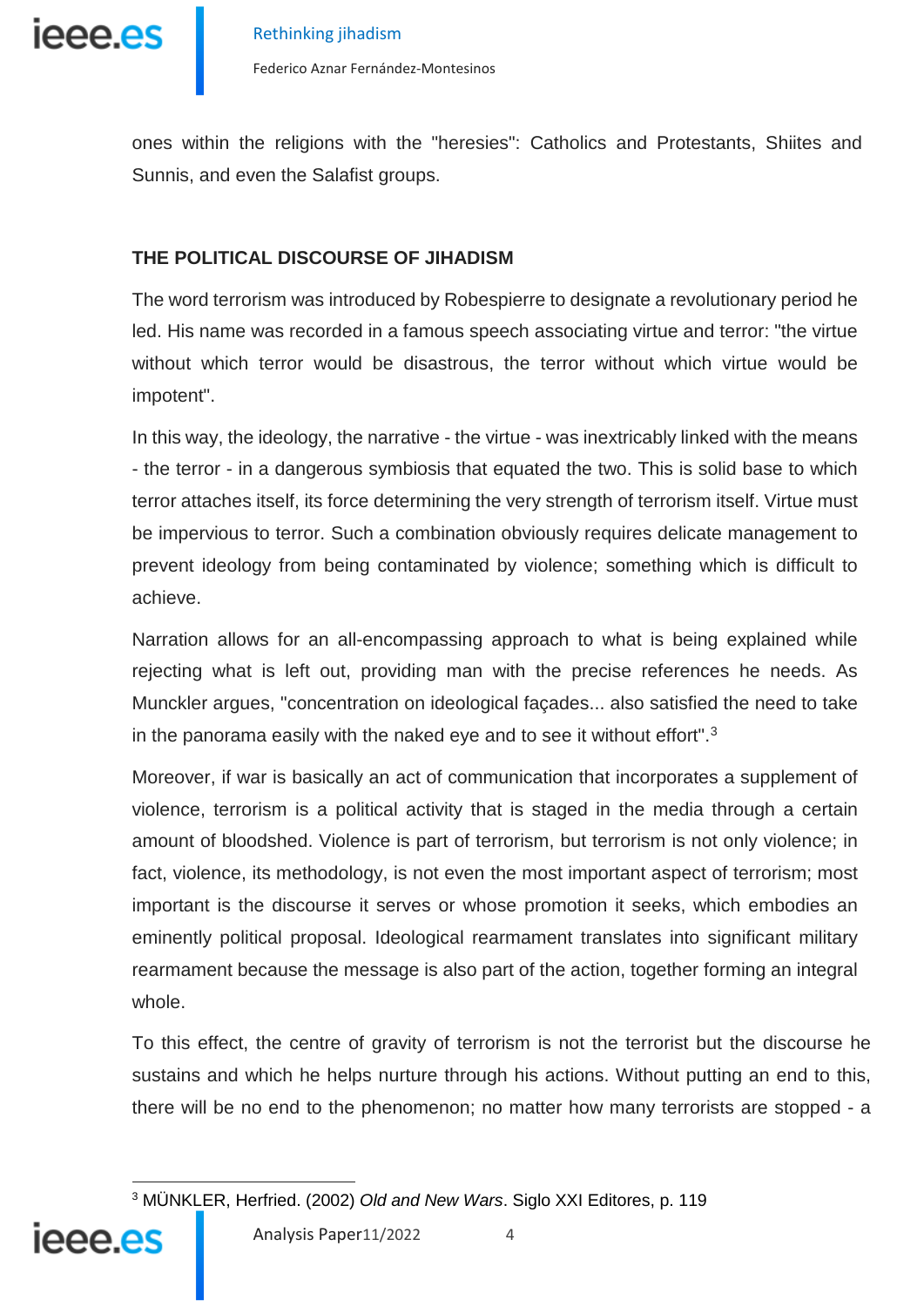

Federico Aznar Fernández-Montesinos

necessary containment task, though not a definitive solution - others will emerge from the narrative to replace them.

Last, the first Islamic organisations appeared before the Cold War, the movement not constrained by the confrontation between the superpowers. It was simply given no attention or considered relevant. The Muslim Brotherhood Organisation was founded as early as 1928 (four years after the end of the Caliphate and the dismemberment of the Ottoman Empire) by Hassan Al Banna, an Egyptian teacher. This organisation included terrorist cells.

However, it was not until the 1970s/80s that the phenomenon was consolidated and definitively launched, coinciding with years not only of serious social, economic and political crisis, but also of cultural clash with the West stemming from the emergence of the mass media.<sup>[4](#page-4-0)</sup> In this context, organisations with an Islamic ideology would begin to appear more frequently. This was also the beginning of the so-called "modern interpretations of Islam".[5](#page-4-1)

Under the slogan *"*the Koran is our Constitution*"[6](#page-4-2)*, these associations aim to proceed with 're-Islamising'[7](#page-4-3) society from below. It is not a matter of taking control of the state but of changing society and, from this basis, forcing the state to adapt.<sup>[8](#page-4-4)</sup> It is about building an authentically Islamic space and then expanding it.<sup>[9](#page-4-5)</sup>

The theoretical corpus for such a development would come from leading intellectuals like Sayyed Qutb, Hassan al-Turabi, Mawdudi, Hanafi and, on the Shiite side with its particularities, from Khomeini and Ali Sariati . Most of them would undergo a process of radicalisation that would lead to their imprisonment and even death.

What is more, these associations were endowed with the internationalist vocation implicit in pan-Islamism and pan-Arabism and would lead to the creation of different national branches. By moving on the religious plane, they would simultaneously be able to incorporate different discourses (economic or political, always substantial in the West and

<span id="page-4-5"></span><span id="page-4-4"></span><span id="page-4-3"></span><span id="page-4-2"></span><span id="page-4-1"></span><span id="page-4-0"></span><sup>&</sup>lt;sup>8</sup>KHADER, Bichara. (2006). "Localised Islamist terrorism Globalised Islamist terrorism. Un ensayo de definición." in VV. AA. *Tackling terrorism.* Government of Aragon, p. 191. <sup>9</sup> IBIDEM.



<sup>4</sup> KEPEL, Gilles. (2002) *Jihad.* Ediciones Península, Barcelona, pp.57 and ff.

<sup>5</sup> GONZÁLEZ FERRIN, Emilio. (2002). *The word descended.* Ediciones Obelisco, 2002, p. 185.

<sup>6</sup> PÉREZ LÓPEZ-PORTILLO, Raul. (1999). *Algeria The end of the Islamist dream*. Silex, Madrid, p. 105.

<sup>7</sup> KEPEL, Gilles. *Jihad*. Opus cited, p. 95 et seq.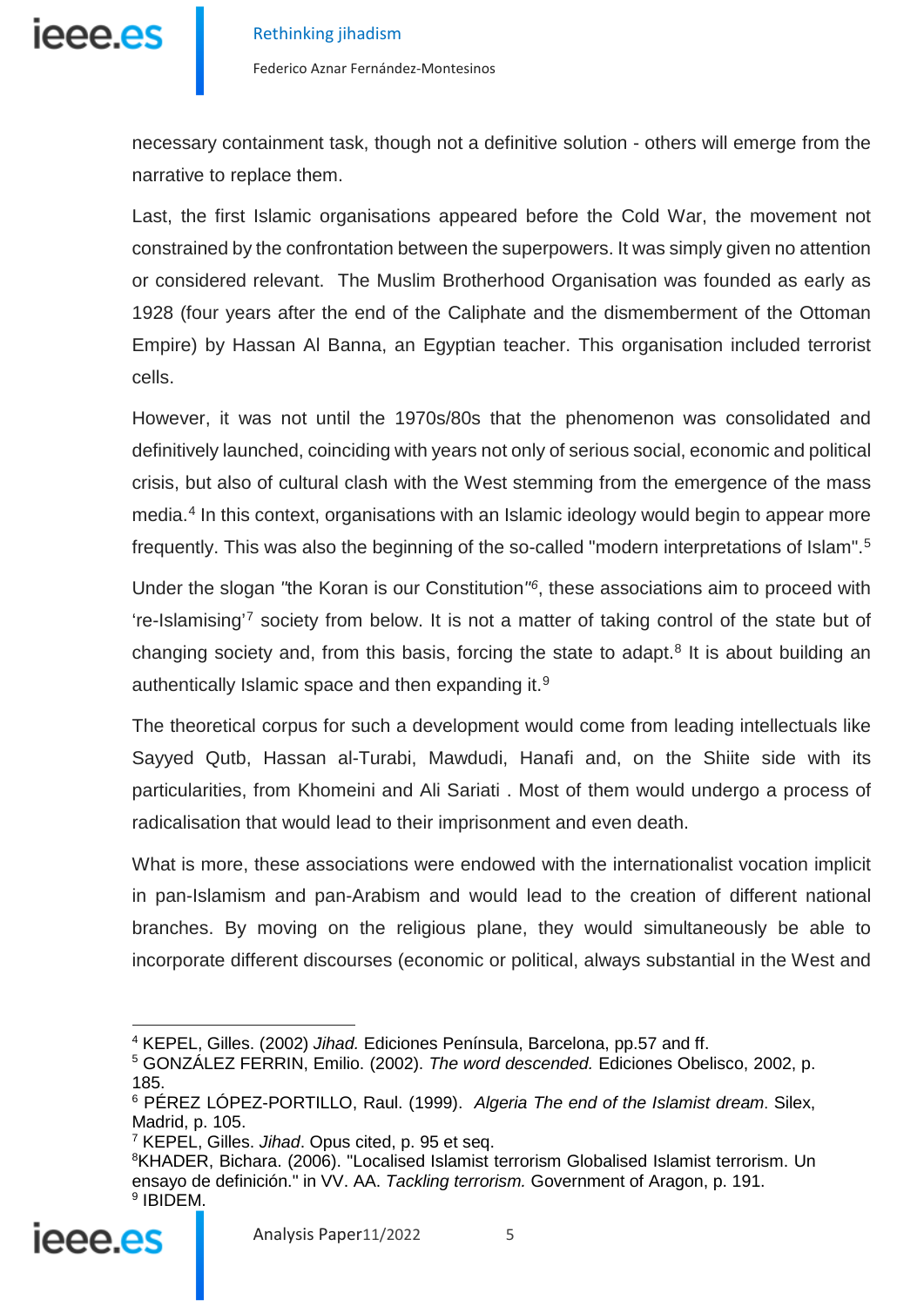

also in political Islamism) without incurring a serious structural contradiction, which would result in diffuse and populist approaches. They are *catch-all-parties*.

As Oliver Roy predicted, the early 1990s saw the culmination of the integration and trivialisation of these Islamist movements, eventually taking on Islamo-nationalist overtones. The institutionalisation of Islamism goes hand in hand with its renunciation of the revolutionary path and its framing within the logic of the nation-state, in addition to the pushing aside of transnational ideological references in favour of national objectives. In turn, this means its de-ideologisation and a limited re-Islamisation of customs and law distinct from the intended re-Islamisation.[10](#page-5-0)

It is a movement in backward motion. If Westernisation has had its limits in the Islamic world, so has Orientalisation. Moreover, while Islamism is led by Islamising politicians, Salafism is led by clerics.

Modern Salafism emerged in the 1960s in Saudi Arabia for geopolitical reasons, under the tutelage of its leaders and as an instrument of struggle against Nasserism. The fusion of this thought with Wahhabism was a powerful reagent that resonated with and energised the group, later taking on a life of its own. The Saudi rulers also sought to lead the Muslim world and gain legitimacy in the eyes of their people.

Notably, the Russian-Afghan conflict in the 1980s forged a cadre of highly motivated activists experienced in armed combat, who were later distributed among the Muslim countries of origin and served to germinate new movements there. Al-Qaeda's commitment in Afghanistan met with multiple doctrinal challenges as the Taliban's peculiar interpretation of Islam hindered the organisation's commitment to religious purity, but they were overcome clearly for operational reasons.

Thus, the problem with jihadism is that it embodies an ideological approach rooted in Islamic tradition - especially in the Middle East and with Wahhabism - through modern Salafism. This is what gives it doctrinal roots, contributing to the structuring and persistence of terrorist movements while legitimising the violence practised in their name. It also has an important social anchorage in the Islamic world, in addition to the age-old merit of an entire spiritual tradition, whose name it has appropriated. Salafism is a key concept in

<u>.</u>

<span id="page-5-0"></span><sup>10</sup> ROY, Oliver. (2003). *Globalised Islam.* Editions Bella terra.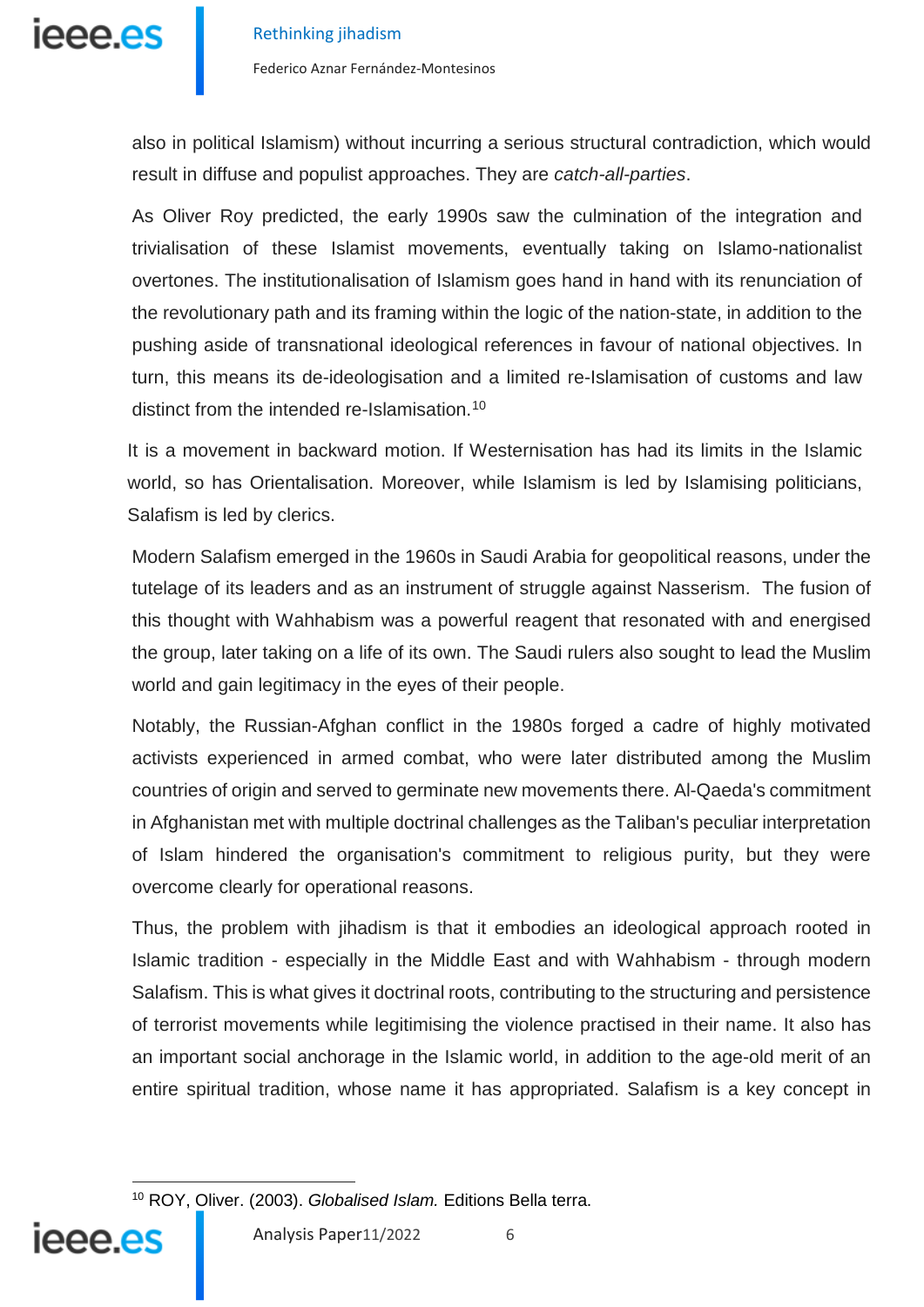

understanding jihadism and is the reason for its strength. This is an essential issue because as Mohammed Sifaoui points out:

"It is not Bin Laden who dictates every order or plans every attack, but rather the Islamist ideology... he designates the target states, shows the way forward and explains the motives for his operation. If he is to make a terrorist action lawful, he must first proffer ideological arguments, which he will present as theological ones, so that the operational cells that accept his leadership and his "combat" will take action. In this way, the executors are not under the conviction that they are obeying Bin Laden but that they are obeying a divine mandate, which is sacred and therefore indisputable".<sup>[11](#page-6-0)</sup>

In accordance with the purest Islamic tradition, the jihadist ideal, the model of the hero, is not that of the battle-hardened military man but that of the jurisconsult, because the path this figure cuts is presented through knowledge, example and commitment; it is life and law in one, so we are not dealing with just an orthodoxy but rather an orthopraxy. In this way "virtue" rules over "terror".

Thus, in the opinion of some authors, not only is there a remarkable parallel between Abd el-Krim el-Khatabi and Osama bin Laden, but there is an even greater one with Azzam regarding lifestyle. Abd el-Krim attained the status of judge of judges under the Spanish administration with whom he worked and who he knew before he became the *Lion of the Rif*, his intellectual qualities overshadowing those of Bin Laden.<sup>[12](#page-6-1)</sup>

Contrary to what at times appears to be the case, neither Daesh nor al-Qaeda members are psychopaths; they are different actors underpinned by specific religious beliefs. Some of them, and this is undoubtedly the case in al-Qaeda as a primary insurgent movement, are well trained and religiously and politically aware, like classical revolutionaries, while others are manifestly not, especially in Daesh, where training was not as relevant. Their leaders must not be intellectually belittled - quite the contrary. They are *alim*, scholars of the law. Their intended irrationality only speaks to the analyst's capacity for understanding. This does not mean that they should not be combated, in fact quite the contrary: they should be the object of preferential and differentiated attention.

<span id="page-6-1"></span><span id="page-6-0"></span><sup>12</sup> DEMPSEY, John. *al-Qaeda in international law.* Doctoral Thesis, Universidad Antonio de Nebrija. 06.03.2015.



<sup>-</sup><sup>11</sup> VERSTRYNGE, Jorge. (2005). *Peripheral warfare and revolutionary Islam.* Editorial Viejo Topo, p. 61.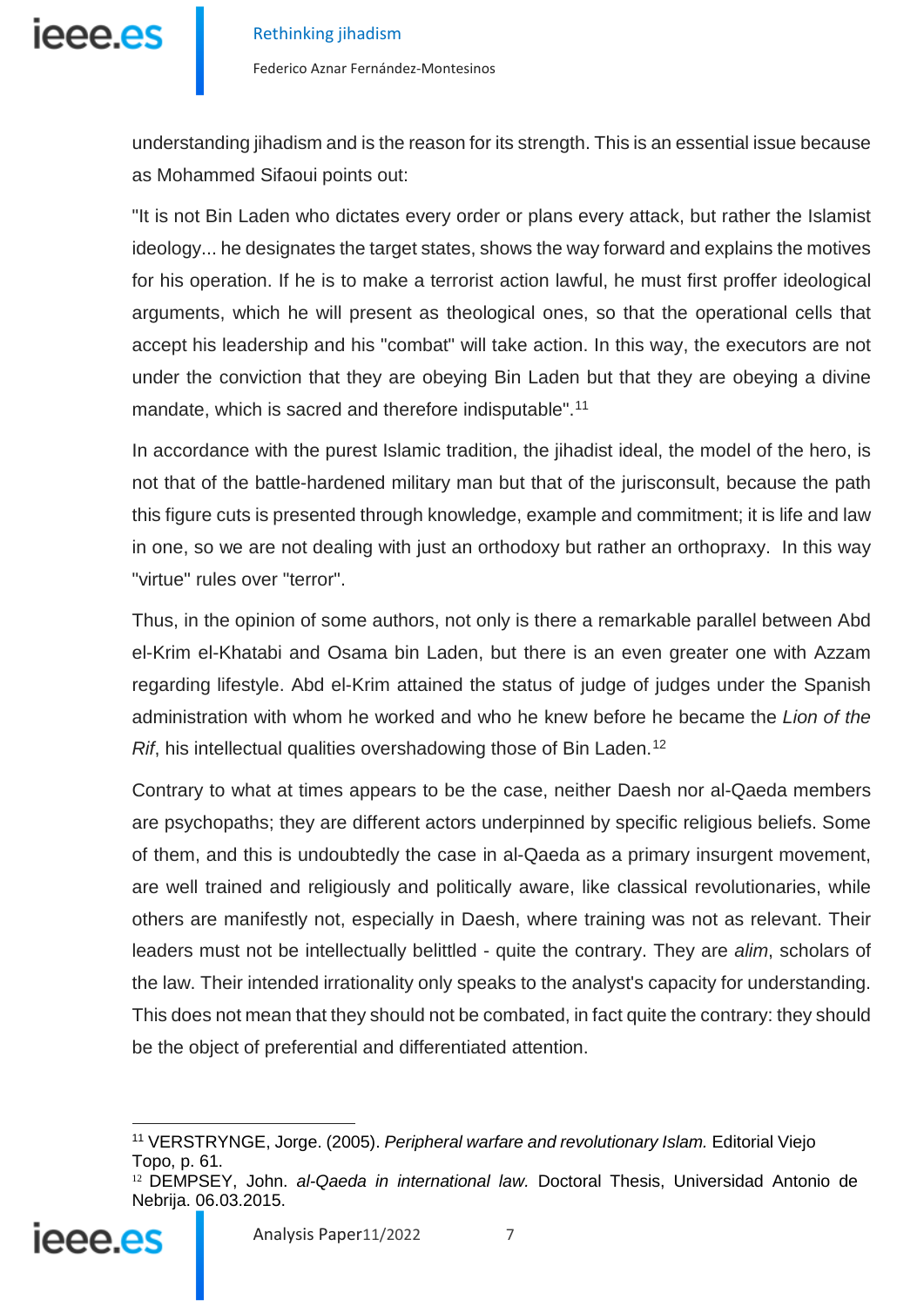

The term jihadist is used to describe those who, in a cathartic way and believing themselves to be at the forefront of Islam, advocate armed struggle as opposed to religious preaching. In this way, new life is breathed into old discourses and given new meaning, including the anti-imperialist one. In any event, it is not a monolithic phenomenon but, as always, a plural and diverse one that admits different objectives, means and methods in the name of an Islam that is intended to be achieved by force.

### **THE RELIGIOUS BASIS OF POLITICAL DISCOURSE**

The word Salafism - an idea that is lost in the very early days of Islam - comes from the term *Salaf al-Salifh,* the Pious Ancestors, referring to the four Perfect *Rashidun* Caliphs, successors of the Prophet, Abu Bakr, Omar, Uthman and Ali and, more broadly, to the three generations to which they belong and who, because of their proximity to the Prophet, are considered most perfect. We must be clear that we are talking about a Sunni movement; for the Shiites the successor to Muhammad was Ali, and the figures of the other three *Rashiduns* are not examples but are atrocities.

The roots of the modern version of this movement go back to the Hanbali school (characterised by its literalism in Qur'anic exegesis), through thinkers such as Taqi ad-Din Ahmed Ibn Taymiyya, reform movements such as Wahhabism, and traditions of Indian origin such as the *Ahl-e Hadith* (the people of the *Hadith* ).

It was originally a theological and not a political category, and so does not describe the political condition of the user. What it does assume is a literal, decontextualised and even deliberately anti-rationalist approach to scripture. Salafism condemns the praxis of an Islam that it judges to be westernised and rational, while at the same time considering other renewal movements, such as *Tabligh,* to be doctrinally weak.

It attempts to return to the very early days, to the pristine purity, absent of any degradation resulting from an increasingly imperfect imitation, if not contamination brought about by contact with the West. Salafism claims to make no concessions to modernity and seeks no concordance between the Islamic and the modern, rejecting any intermingling with foreign elements and the overlap of similar ideas. Salafism consequently promotes the incorporation of the rule in its entirety, since the *Sharia* is not derived from or shaped by society but is a transcendent God-given ideal. To reject a part is thus to reject the whole. There is Islam only if the state fully applies the *Sharia*, otherwise what exists is *yahiliyya*

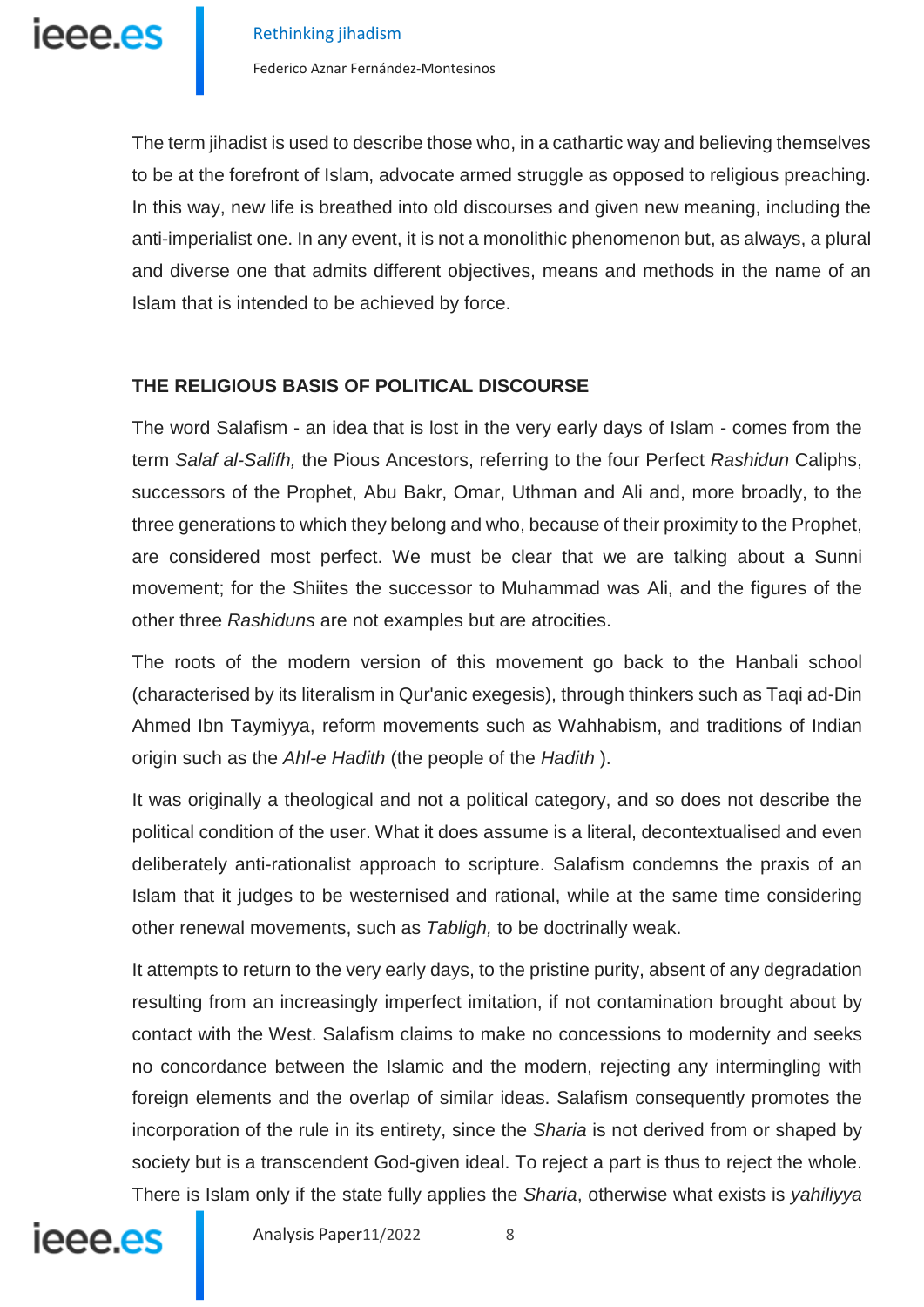

Federico Aznar Fernández-Montesinos

[the age of ignorance and impiety, historically referring to the time before Muhammad's preaching, although radicals use it to refer to the present time]; and rejecting Islam is an act of *riddah* ("*apostasy*", the most atrocious crime as it involves rejecting Islam), punished by placing them outside the community, and allowing, following in the wake of Ibn Taymiyya, war to be waged against them as they are worse than infidels. It is *takfir*, a kind of excommunication, that can be used improperly because it is abusive and, in any event, non-traditional. Moreover, such movements turn the exceptional into the norm, leading to the misrepresentation of religious movements.

Takfirism has been pushing out its boundaries to reach not only infidels of all kinds (including *Ahl-Kitab*, Jews, Christians and Sabeans, traditionally protected minorities, *dhimmies*) but all those who do not follow its doctrine (including, in Abu Qatada's version, women and children). An intolerance that seeks the transformation of the old society by means of the blatant exercise of horizontal violence. Moreover, the violence is enhanced by the independent power given to the perpetrators, embodied in the principle that "the mujahedin on the ground knows best", a transposition of the idea that Allah knows best.

Last, in addition to the purity of doctrine, Salafism focuses on preaching *(Dawa*) with a view to strengthening the faith, preserving the cohesion of the community and upholding the Islamic moral order. This is a discourse that concurs with fundamentalist activism and with it - as with any discourse of renewal - promotes rupture with the more moderate Muslims.

Salafism and Salafists are words that the radicals not only accept but they claim for themselves, insofar as they presuppose a stronger and more traditional acceptance of Islam; while elevating their political discourse to its highest religious terms by giving it intellectual and, as we have seen, also a military potency. The conceptual mutation they advocate is thereby validated. With these doctrinal incorporations, Salafi jihadism has gradually lost its connection to nineteenth-century Salafism. Thus, while Salafism rejects reality in the name of purity, Salafi jihadism strives to change it by transforming the creed (*'aqida*) as needed to achieve full conformity with the concept of jihad in Ibn Taymiyya's tradition; and it even goes as far as to incorporate fundamentalist thinkers with the aim of rooting itself in more traditional Islamic thought.

In this, there is something not only proscribed but persecuted by Islam, in the same way as is innovation. Another key element of its ideological construct is the *hisba*, an institution based on the Koranic verse *"*you are the best community that man has ever had, you

command good, you forbid evil and you believe in God" (3.110). The *hisba* 

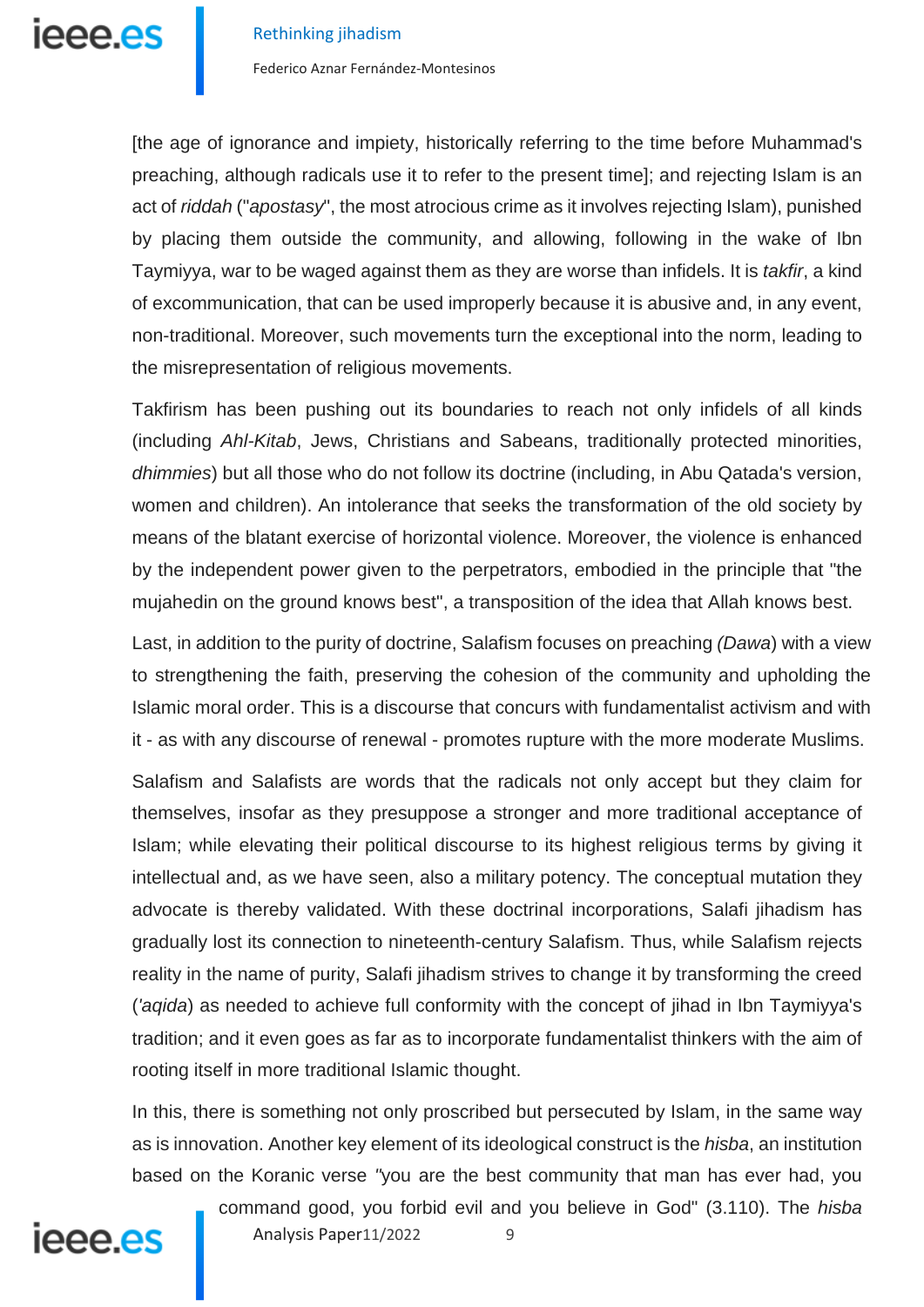

consists of commanding the good, the lawful, *(halal)* and forbidding the evil *(haram)* in accordance with the *Sharia*; in other words, ignoring positive law.

The radicals' appeal to the faith and commitment of the faithful is the most compulsive of arguments in a society called to activism. As the hádiz commands, "he among you who sees something unlawful must prevent it with his hand, and if he cannot with his tongue, and if he cannot with his heart and this is the weakest degree of the Faith (Imam)<sup>["13](#page-9-0)</sup> The *hisba* was traditionally applied by the rulers by "the hand" and the clerics by "the word", while by the people only by what was left, "the heart".

Transferring this obligation directly to believers gives it a new revolutionary dimension by making every man a censor and an activist. This generates a diffuse but permanent social control, passive in terms of the expectation of response (everyone knows the "*should be"*) but also active and corrective ("*with the hand*") and the responsibility of any Muslim.

Another key concept relates to the community of the faithful, the *Ummah*. This is a transcendent entity built on the horizontal relations of virtuous men: "*Believers and believers are each other's friends, they command what is established and forbid what is reprehensible*" (9,71). It is itself a civil society proposal, reinforced by other elements such as *asabiyya,* a kind of tribal solidarity.

The doctrine of *al-wallah wa-l-bara*, which upholds the ideas of the separation of the world into believers and non-believers while disdaining any other category in between, brings forth sectarianism.

Abu Muhammad Al-Maqdisi, spiritual father and later critic of Abu Mus'ab Al Zarqawi, links the doctrine of *al-wallah wa-l-bara* with the profession of faith, promoting the separation between fidelity (respect for divine laws) and infidelity (respect for human laws), and linking them with *Tawhid* (the confluence of everything around God, which is emphasised in many radical videos where the index finger is used to underline this fundamental fact), and from there with *jihad* and *takfir*.

Regarding al-Qaeda, the lack of a solid doctrine was identified in the 1980s and 1990s as a factor of the organisation's weakness, leading to its reinforcement by academics as a corrective response. From al-Suri's perspective, its doctrinal sources include

<span id="page-9-0"></span><sup>-</sup><sup>13</sup> AN NAWAWI. (2005). *The best of the Garden of the Righteous.* Comunidad Musulmana de España, Motril, p. 98.

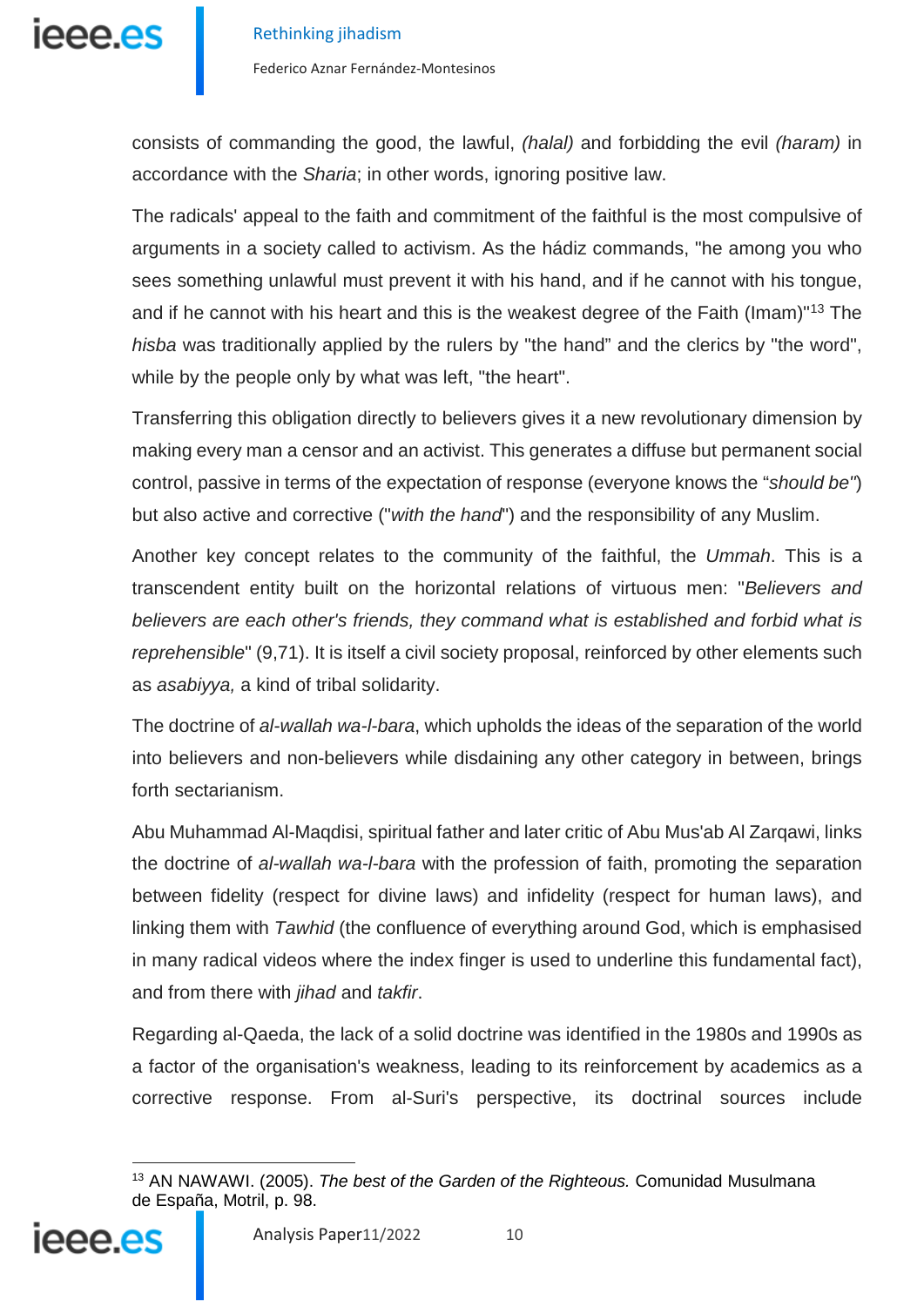

fundamentalist elements, the most important of which are *hakimiyya* (the rule of God in all matters, i.e., the direct transposition of a sectarian vision of the *Sharia*) and the legal and political doctrine of Ibn Taymiyya's Salafism, especially the aforementioned principle of *alwala wa al-bara*. To these we can add elements of the legal and political tradition of Wahhabism and the ideas of the Muslim Brotherhood.<sup>14</sup>

### **JIHADISM AND FRAGMENTATION.**

Because of its origin, Salafism is not a single movement but, for reasons of culture and language, a magma, a hazy mass of them; heavily influenced by the Arab world. In fact, it can even be seen as an Arab attempt to retake the reins of Islam of which they are the founders.

Moreover, it intermingles the local and the global; there are *Umma* (Islamic community) oriented branches, morally oriented ones, and sectarian ones such as al-Zarkawi. On the one hand it combines quietism, clarity and universalism, while on the other it also includes activism, rigidity, fragmentation, political dissolution and localism. Moreover, its purism has been unable to escape the debates of the present and has been de facto hijacked by other struggles.

Wiktorowics<sup>[15](#page-10-1)</sup> classifies Salafists into three main groups, without going into the continuity there is between the categories: purists ( *salafiyya al ilmiyya* scholars), politicians (they are activists or *harakis*, supporters of political action), and jihadists*(salaffiyya al jihadiyya*) united by a common creed and separated by the interpretation of the world in which they must operate; but without the emphasis that other authors place on the important doctrinal debates that underpin each of these interpretations.

As can be seen, this is a spectrum that ranges from the most absolute academicism to the most operational domains and includes a kind of tele-preacher with huge social influence. And everything also depends on the nature of the problems addressed. When the problems being addressed are of a more national nature, the more Islamo-nationalist

<span id="page-10-1"></span><span id="page-10-0"></span><sup>15</sup> WIKTOROWICS, Quintan. "Anatomy of the Salafi movement*", Studies in conflicts and terrorism* num. 29 no 3 (April-May 2006).



<sup>&</sup>lt;sup>14</sup> BRYANJAR, Lia. "Destructive doctrinarians" in MEIJER, Roel. (2009). Globalsalafism. Hurst & Company, London, p.286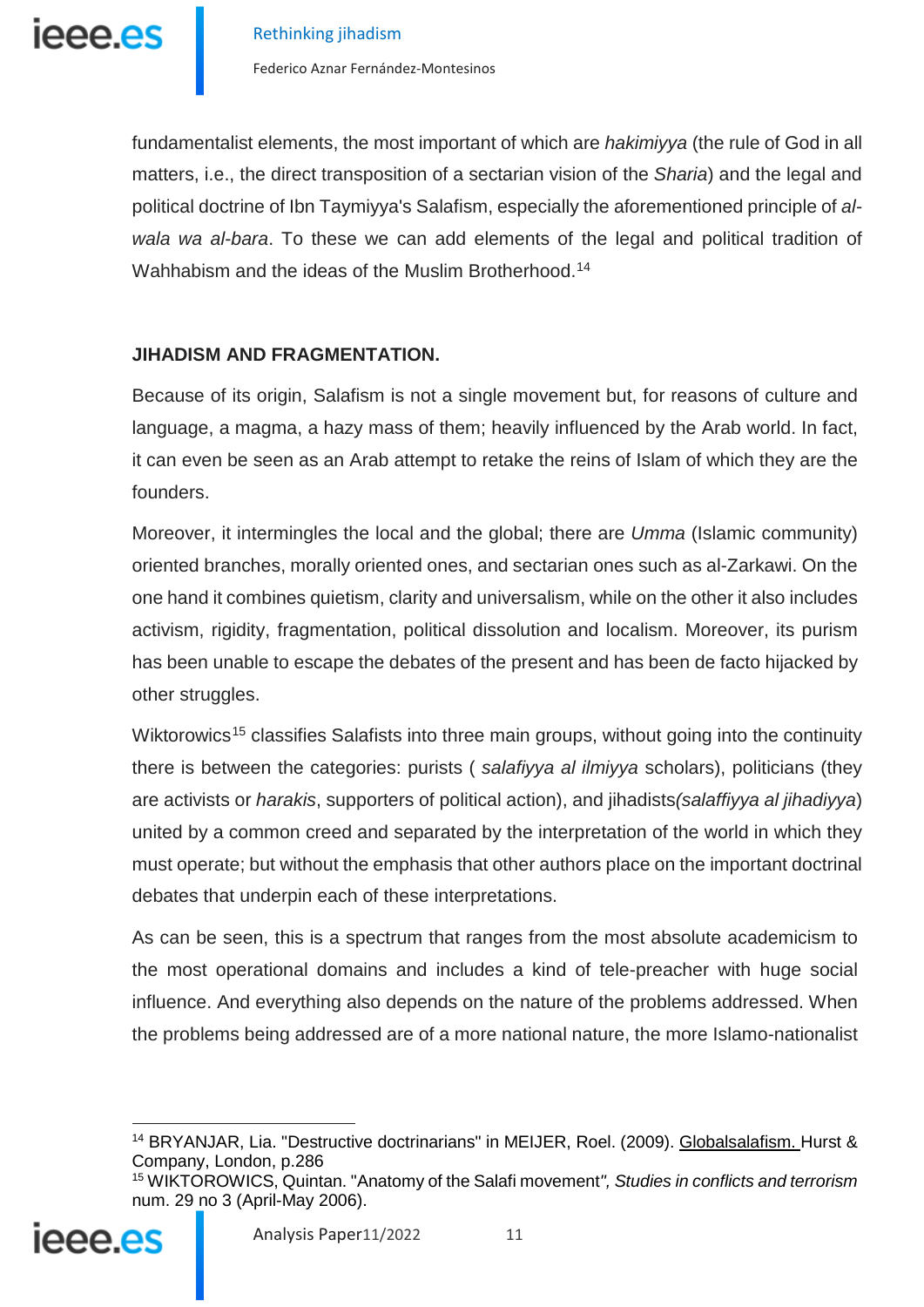

ideologies dominate; if they are less specific, it is the more Salafist doctrines; and if the population has suffered the hardships of conflict, it is the Salafist-jihadists'.

In this regard, there are authors who believe that it is a mistake to see *al-Qaeda* as an organisation in its own right, as in reality it represents an ideology. From this perspective, we are faced with an amorphous space that serves to house a kind of international Islamism, where Islamic brotherhood transcends national and cultural differences and immediate ideological objectives. In this way, the ideology serves as the lowest common denominator for different local movements, giving them a certain structure that generates synergies at the global level. These organisations are Sunni and claim to be multiracial, even if al-Qaeda's base is primarily Arab, as already noted.

Indeed, the name al-Qaeda can be claimed for themselves by anyone who identifies with this ideology. From this perspective, we are dealing with a transnational social movement of undefined form made up of a multitude of potential activists who maintain a certain relationship among themselves, which is a function of doctrinal affinities that mean they coincide to varying degrees regarding achieving certain ideologically predefined objectives.[16](#page-11-0)The truth is that new words had to be invented to describe what was also presented as a new reality that was incomprehensible at the time but which has undergone a process of normalisation.

The problem with this latest terrorism is that globalisation is not concluded, it is not constituted. We are faced with a "glocal*"* approach, an aggregation of local elements with global results; the criticism is that the alignment between the local and the global is still poor. A new word is attempting to describe an equally novel phenomenon, "alqaedism".

The origins of al-Qaeda lie in the Afghan conflict. It was an evolution of the *Maktab-al-Jidmat* (MAK) organisation of Abdullah Yusuff Azzam, promoter of the idea of global jihad, which Bin Laden would join. It is an Islamic fraternity that transcends national and cultural differences and immediate ideological goals.

Since its inception its terrorist activity has occurred in waves. 9/11 marked both a milestone and a ceiling; it has not been able to overcome its own success, which has made it a prisoner. These attacks placed al-Qaeda at the forefront of the world, gave it global visibility and generated a "call effect" that made the organisation a rallying point for

<span id="page-11-0"></span><sup>-</sup><sup>16</sup> DEMPSEY, John. *al-Qaeda in international law.* Doctoral Thesis, Universidad Antonio de Nebrija. 06.03.2015.

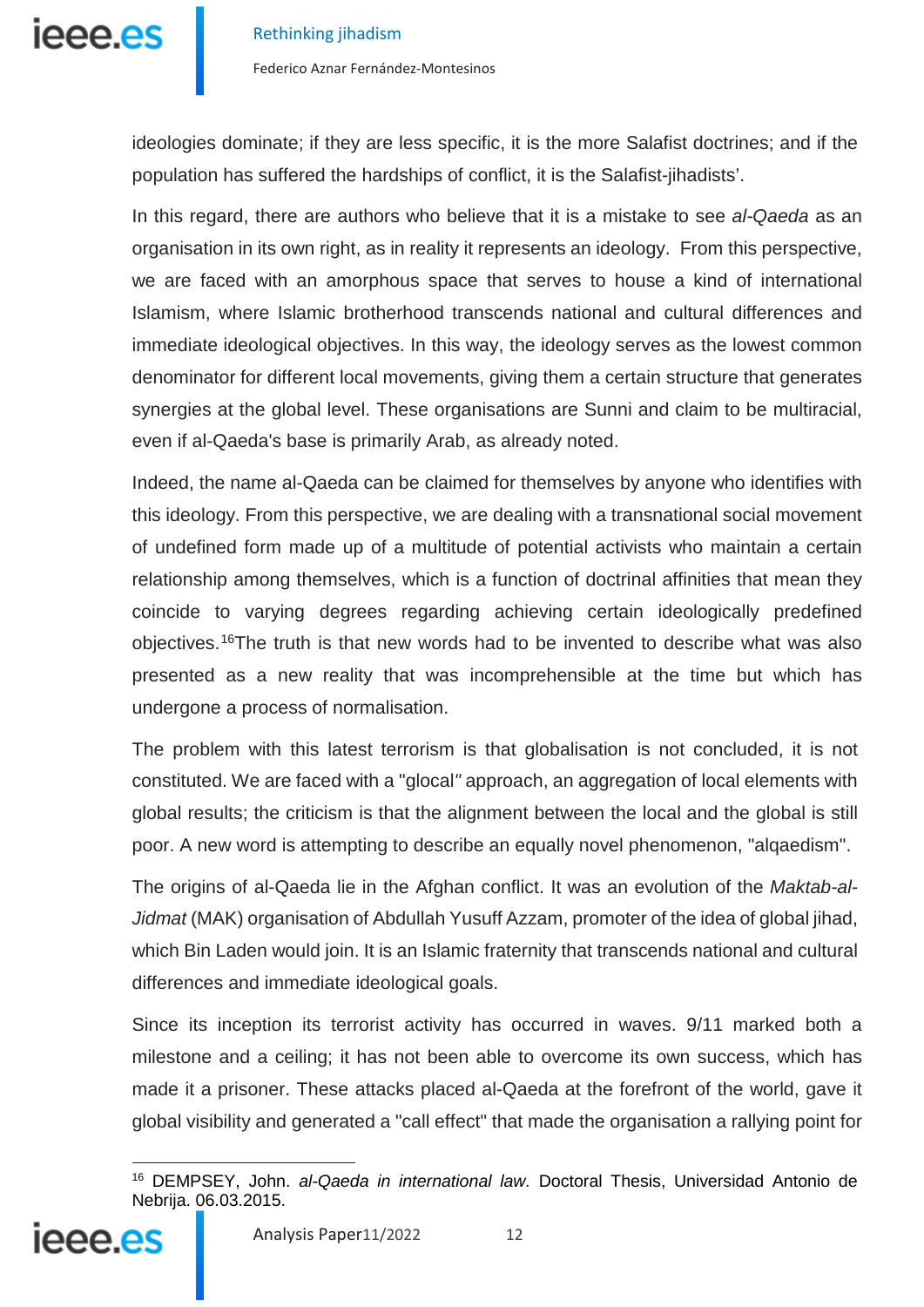

Federico Aznar Fernández-Montesinos

anyone dissatisfied with the current order, at the cost of bestowing the organisation an importance that was not in keeping with its true military capabilities and thus with the expectations it raised. Its actions meant that its political gamble was seen as viable and consequently as a danger to Western security.

However, it gradually lost social support as it failed to live up to the expectations it raised. This may have been because of the jihadist organisations' failure to adapt to the social and cultural framework in which they operate and their inability to bring about real transformation in line with the Islamic values they advocate. This explains the geographical enmeshment, the encapsulation to which these movements are subjected. The result of this conjunction is, as Jon Juaristi calls it, a melancholic loop<sup>[17](#page-12-0)</sup>.

The West's retrenchment in response to this challenge led to the centrifugation and flattening of the parent organisation's structures, causing it to lose its capacity for coordination and command over its affiliates and depriving it of initiative and reducing its media relevance to the point where it was left out of the news altogether. It is jihad without leaders, a *jihad* without a formalised structure, popularising the concept of a *"bunch of guys"*, in reference to informal groups which, once formed, are inspired in their attacks by the directives that emanate from a central core which, in most (but not all) cases, lacks direct operational control over them. Al-Qaida has thus evolved from an organisation with a relatively hierarchical structure into a polymorphous hybrid in a semi-franchised hazy mass.

The Madrid and London attacks, for all their significance, failed to surpass the ceiling set by 9/11, resulting in the organisation gradually losing its initiative and visibility; world stock markets fell for several years after 9/11, for several months after 11-M and for just days after the London events; the markets, since then and in general, pay little attention to its actions. Moreover, since that date, it has been unable to successfully carry out any new attacks of this magnitude in the West. Attempts to force a civil war between Sunnis and Shiites in Iraq were strongly challenged by these groups, politically backfiring and rejected and opposed by the very people they had come to support at the time. Bin Laden's death in 2011 was the physical culmination of a decline.

The rise and fall of ISIS/Daesh is another example as part of a shorter cycle. This organisation was part of al-Qaeda until the end of 2013, but strategic differences - its focus

<span id="page-12-0"></span><sup>17</sup> JUARISTI, Jon. *The melancholic loop.* Espasa, 1998.



<u>.</u>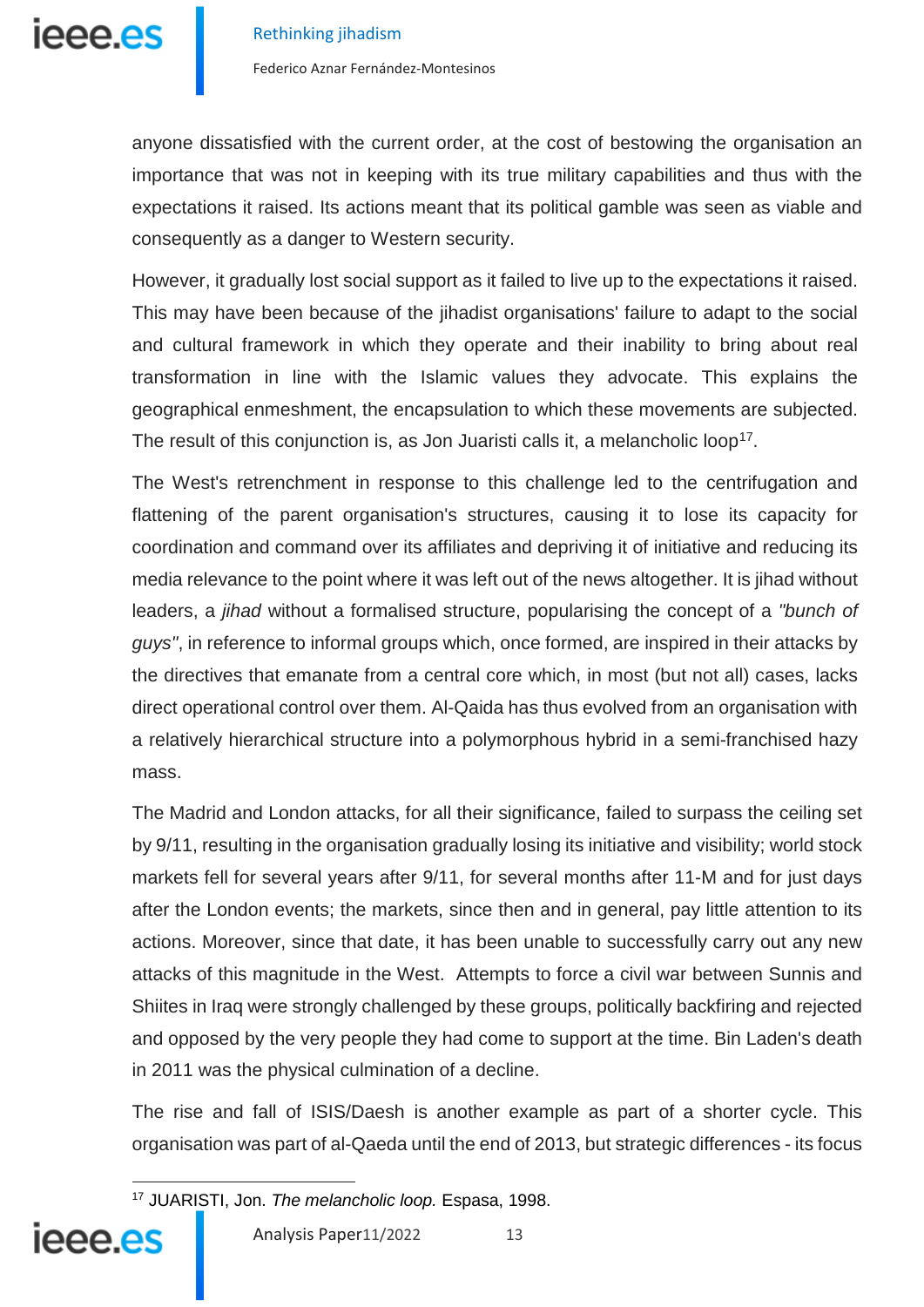leee.es

Federico Aznar Fernández-Montesinos

on local power, territorial consolidation, a marked tendency to use horizontal violence and its anti-Shiite activism - and the weakness of the parent organisation in relation to the affiliate's operational capabilities in the area, led to its departure.

# **STRATEGIC CONSIDERATIONS**

In 2002 President George W. Bush stated that "the only thing that is modern in the activists' approach is the weapons they want to use against us". The key to terrorism lies where it always has, in the exploitation of the media.

Power is first and foremost an image. Its secret is that it is rarely used since this use has a cost in terms of legitimacy; it is a power not an act, which is why the media serve to reduce the actual use of power, while at the same time increasing its effectiveness through their capacity to magnify it and direct it depending on the chosen audience. Its main attribute is to raise itself and to be a constructor of truth, such that this is exercised through its production. Only he who in possession of the truth has the power; and at this level of dispute, terrorism has the options that are not available to it in the military domain. The fact is that it is best understood if it is kept simple; terrorism therefore has an advantage from the perspective of political communication.

To this effect, the use of extreme violence and its primacy even over preaching (the medium over the message), together with sophisticated communication strategies and advanced means of editing, can give Daesh a notable impact in terms of audience and act as an attractor; however, it has a long-term cost in term of alienating this organisation from the moderate Muslim. Moreover, Abu Qatada subordinates preaching and political action to a *jihad* directed first and foremost against the enemy nearby; and he goes even further than many Salafists in his contempt for human reason.

In his 2004 work "*The Management of Savagery*", Abu Bakr Naji proposed the generation of chaos by manipulating religious and nationalist elements, polarising societies and winning their territory for the *Umma*. Polarisation was achieved by forcing sides, reducing the space for neutrality with violence and stifling any further debate. Several phases were envisaged until the process finally culminated in the installation of an Islamic State; Daesh seemed to be in a state of what Naji called "*vexation and exhaustion*" and identified as a kind of "*Alzarkawism*". This would be followed by a state committed to providing more and more services, although which ones was not specified as part of its magical thinking.



Analysis Paper11/2022 14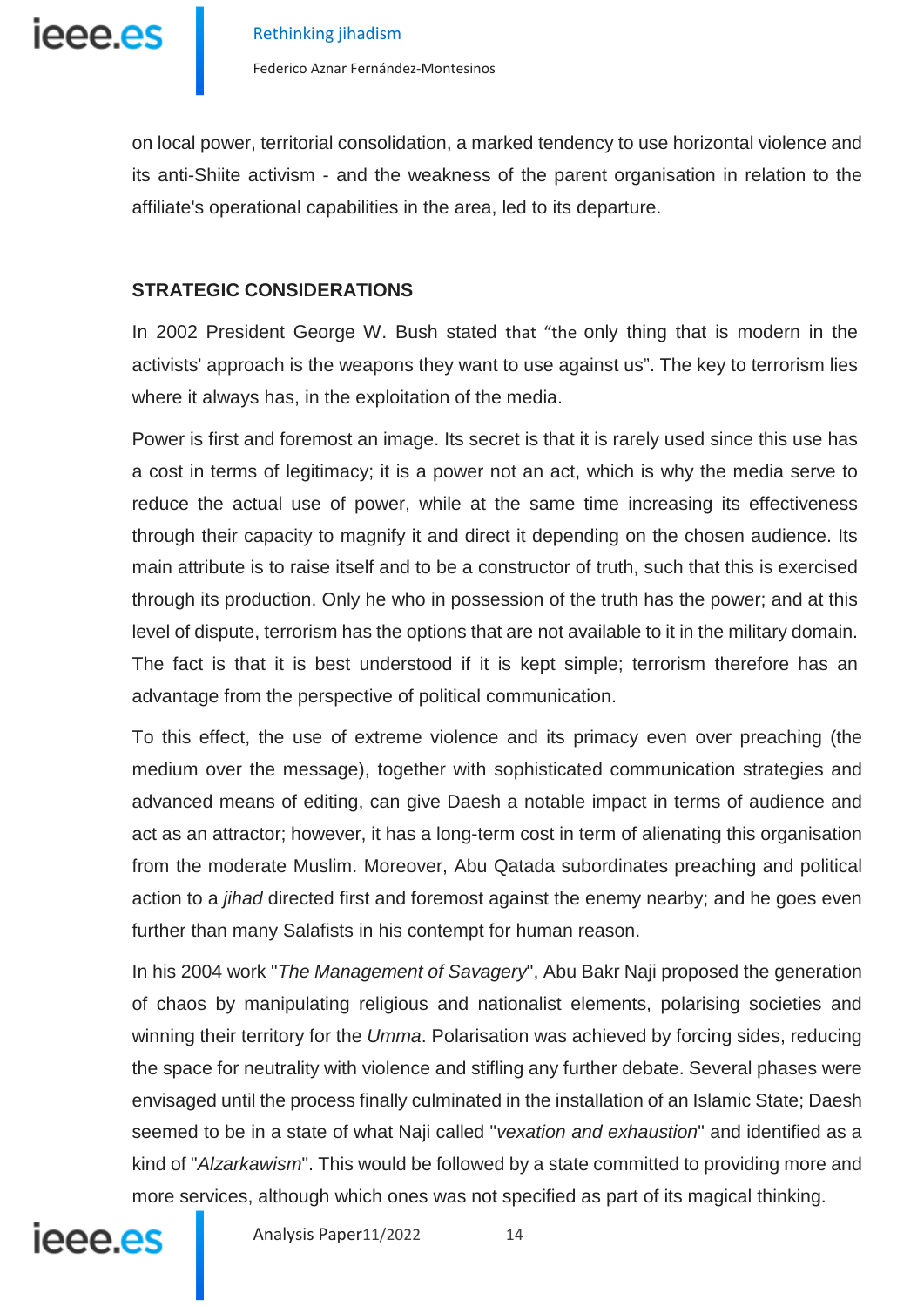

Federico Aznar Fernández-Montesinos

Under this logic, if there is one thing where strategies of al-Qaeda and Daesh coincide it is in media activism, in the care of the message and the means for its transmission. In an interview, Bin Laden himself acknowledged that this accounted for more than 90 per cent of the effort in preparing for battle. Daesh has gone even further by incorporating social media, improving editing, and incorporating the latest production techniques, while also exponentially increasing the number of publications, creating a powerful media network and even kidnapping and using a journalist as a presenter.

Jihadist group action is simultaneously developed in a dual dimension that is not entirely misaligned, combining terrorism (fictitious power) and insurgency (deployment of capabilities, real power). First, by trying to set itself up as a representative of Islam, which is a validation of its religious proposal and in practice works to the benefit of the second, which is where its real, achievable objectives lie.

The result is horizontal violence - in the form of either insurgency or terrorism. Violence directed against Muslims themselves, however, has been identified as a strategic vulnerability because of its overuse - aimed at transforming society - and as a vertical, exclusively terrorist violence, which also serves the former purpose, directed against the West and thus against local political leaders who they regard as their proxies insofar as they do not fully implement Islamic norms. In this way, the second level of action serves to place the jihadists at the forefront of Islam, to delegitimise their political enemies and to contribute to victory on the first level, the real axis around which their political-religious proposal gravitates. The dual dimension of terrorism is also evident in al-Qaeda's strategy. At the intra-Islamic level, this strategy seeks to take advantage of the institutional and social weakness of a good number of states; and at the supra-Islamic level, it manifests its commitment through the use of so-called *"lone wolves*". At the local level, this translates in turn into an instrumentalisation of violence for real operational purposes, into an insurgency directed against established power, while at the global level its use is primarily instrumental and media-driven. Al-Qaeda is first and foremost committed to fighting the "*distant enemy"*, criticising the obsession with toppling apostate regimes without first toppling those who actually make their survival possible.

Thus, as far as the West is concerned, the aim is to take the fight directly to their societies at the hand of those who live there, thus defeating the logistical and preparatory challenges of the terrorists while overcoming all security measures, fracturing the community and forcing its members to speak out. It is no longer a question of large,



Analysis Paper11/2022 15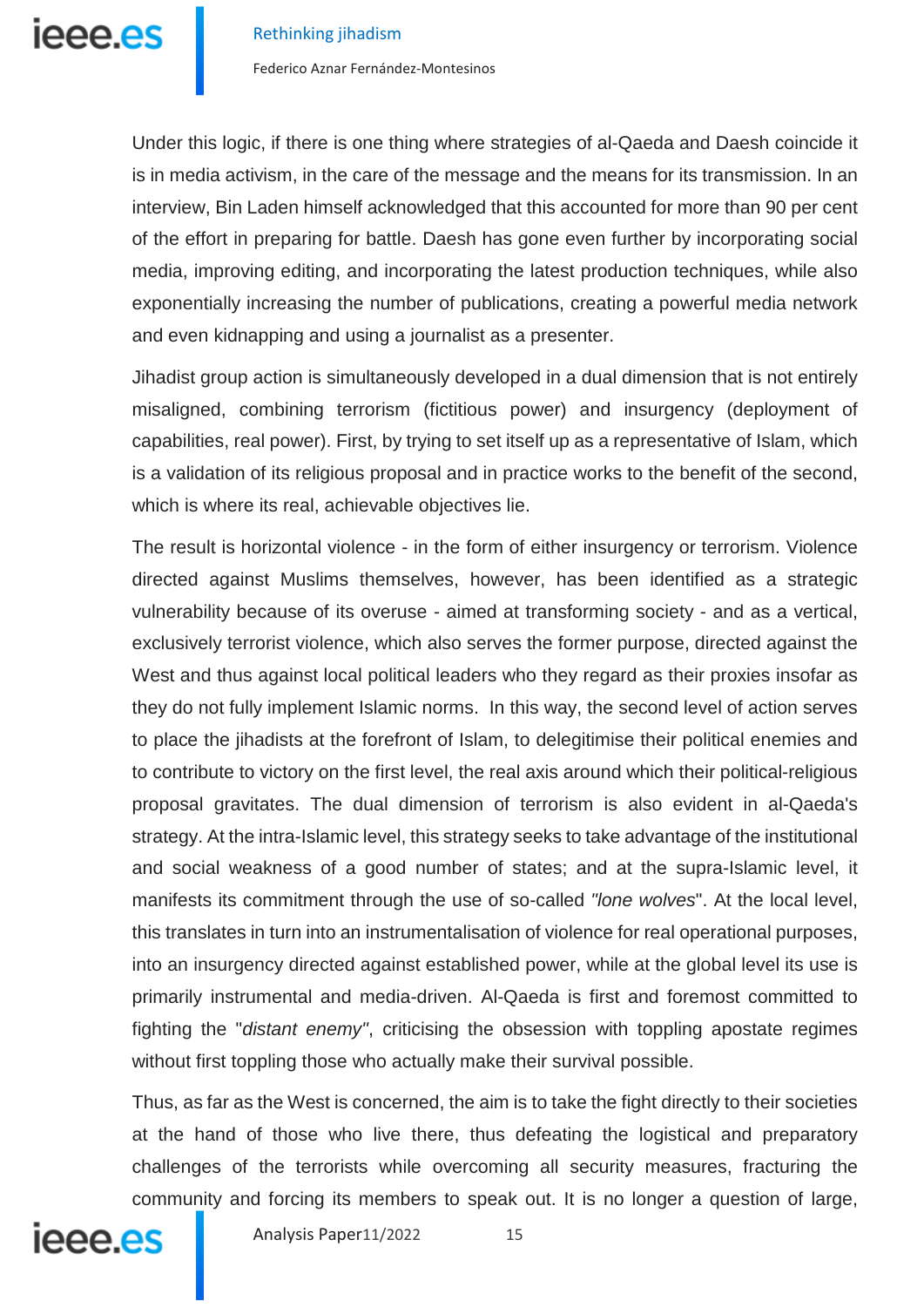

complex attacks (of which there are many recorded precedents of failures, even resulting in the death of those who prepared them due to lack of training) aimed at the screen, but of simpler, more homespun actions such as hit-and-runs, stabbings, and so on;emotionally impactful actions carried out by inspired people, detached from the group, and therefore very difficult to control by the police. This gives individual initiative free rein and holds up examples of people who, in their everyday work, can act in the service of religion. Again an inspiration for the group; they are the lone wolves.

In this context, the internet has proved to be of paramount importance. The network of networks is interesting because of the proliferation of emission centres and nodes that generate a flat, polycentric structure. It has been identified as the jihadi distance university because it fosters brotherhood and solidarity, enabling a kind of virtual and mental jihad (war is first and foremost an attitude), while fostering jihadi scholars and the transfer of ideas, and conferring the movement with flexibility and dynamism.

This has enabled al-Qaida to adapt to the scenario and evolve from an organisation with a relatively hierarchical structure to a polymorphic hybrid in a semi-franchised hazy mass. We are dealing with a very diverse and heterogeneous group whose concerted action is, as can be sensed, complex and very difficult. At the centre of it all and as a totem is al-Qaeda, as the fruit of its past successes.

# **CONCLUSIONS AND THREAT ASSESSMENT**

The emergence of a group like al-Qaeda - the result of the ebb of globalisation and endowed with solid doctrinal foundations, which are also the outcome of the review of Islamic tradition - has contributed to the dynamisation of a type of terrorism which, due to its novel nature, has been included under the "indigenous" name of jihadist.

Moreover and notably, al-Qaeda's main achievement was to have popularised the use of a word "jihadist", which serves as a surname and lowest common denominator for different local movements, giving them a certain structure and generating synergies at the global level.

# ieee.es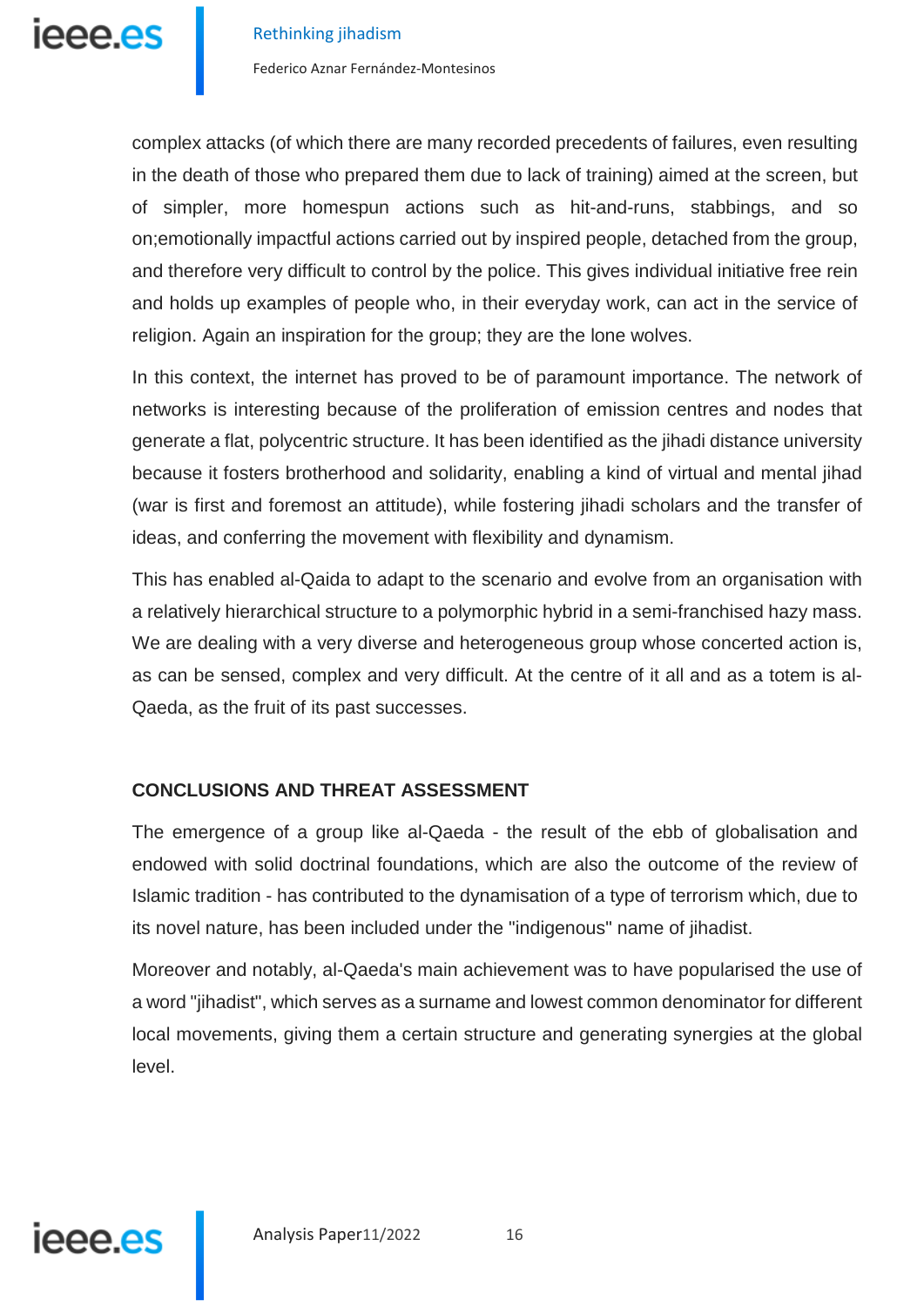leee.es

Federico Aznar Fernández-Montesinos

Al-Qaeda and its affiliates grew from 8 centres of operation in 2008 to 16[18.](#page-16-0) The number of groups grew from 3 in 1988 to 31 in 2010 and to 49 in 2013, following the '*Arab Springs'*, implying a kind of '*alqaedism*'<sup>[19](#page-16-1)</sup> built on a system that links franchising and legitimisation in a mutually beneficial way. This figure may now exceed 60 as al-Qaeda expands along African shores, although in the West - now preoccupied with the imaginaries of the rise of China (gestated in the shadow of jihadism) and the crisis in Ukraine - it seems to have disappeared.

However, the usefulness of terrorist violence has limits that are set by its normalisation as a phenomenon; terrorism needs to remain exceptional to be operational. Terrorism has to be in a permanent state of innovation and cannot over-reiterate its procedures, as it has done, without losing its gleam and thus the initiative that is essential for its survival. It needs to ignite emotion by moving from one impactful action to another, or by taking a long pause between its actions, which is something to consider when assessing al-Qaeda's future course of action.

The broad use of horizontal violence made by these organisations- against Muslims themselves and with a view to bringing about the transformation of societies, considering that 90% of those killed by terrorism are Muslims - and their inability to resolve the conflicts they enter into, together with their criticism of the practice of Islam at the local level, have led to weariness and thus to the alienation of populations involved at its base level and even to its rejection. *AQIM'* s failure to create a pan-Maghrebi identity is a good example. The need to change targets and return to traditional and "distant" enemies as a way to improve its link with society undoubtedly comes from here.

Terrorism by individual actors - the so-called lone wolves - has caused fewer than 700 deaths in Europe since 2001. The "military" value of their actions is thus low, even if the value of an attack cannot be measured in terms of physical impact but rather of political and media impact; as we said back in 2011, amidst the uproar and not few voices of protest, this strategic formulation does not pose a substantial threat despite the great human drama that results from its actions.

<span id="page-16-1"></span><span id="page-16-0"></span><sup>18</sup> BERGEN, Peter; HOFFMAN, Bruce; HURLEY Michael. "Jihadist terrorism: A thread assessment". Bipartisan Center, September 2013. <sup>19</sup> IBIDEM

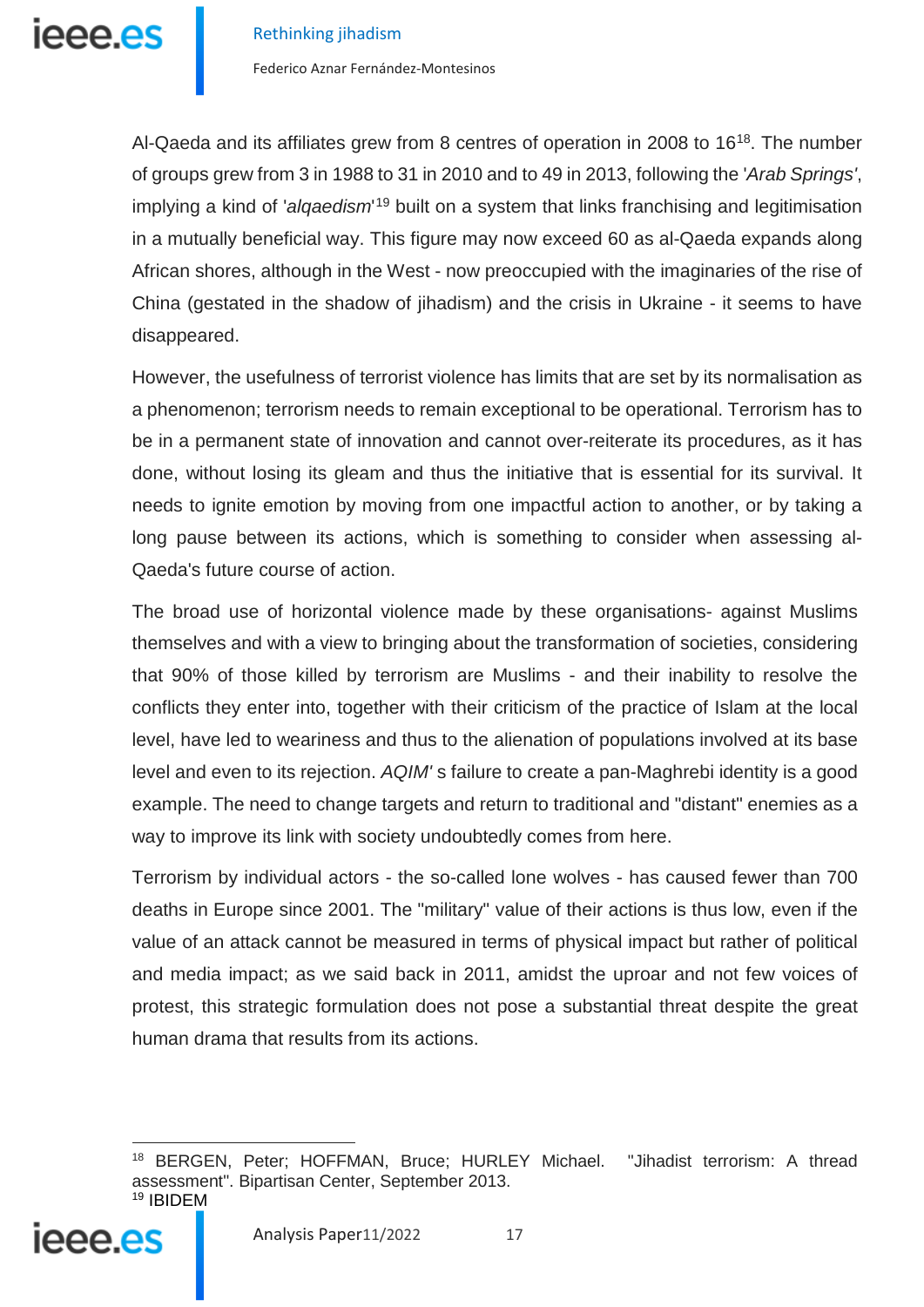

Federico Aznar Fernández-Montesinos

In any case, far from activating the Muslim community in the West, these organisations' commitment to limited and unconnected individual actions that hardly occupy any space in the media can deactivate it. And this when neither in 2001 and even less so now are the objective conditions in place for such a movement to succeed in the Islamic world at the global level, or even at the local level. In this regard, in the medium term, Afghanistan - which is an insurgent movement - looks set for a new civil war.

A war is a symphony whose drama and *leitmotif* is that it makes sense, a political sense that is; while the attacks perpetrated by lone wolves are little more than disjointed disturbances. Nonetheless, their impact politically and security-wise has been extraordinarily high. The cost for airport security since the 9/11 has been much higher than the material damage caused by the attacks themselves. The cost of lone wolves is cheap, bringing us back to terrorism as a fictitious activity. Having said that, as we have seen, it cannot be considered a minor issue either, given the damage which, aside from the economic damage, it is capable of doing to the governance structures of societies. Terrorism cannot destroy a society, but it can change a government and subvert a country's constitutional order and seriously damage its economy. An attack, at least without weapons of mass destruction - another issue to be considered as a terrorist desire - does not physically sink a state, but subsequent propaganda can. The return to major attacks is associated with the very survival of jihadism; the lone wolves are no longer able to deliver in either political or informational terms.

It is, after all, a symbolic violence with which the media strike at the fracture lines, at the seams of society, which are perfectly identifiable by terrorists who in many cases are members of the same social corpus. Well-directed terrorism, even though it may seem otherwise and there are occasional exceptions, always comes from within. By way of example, there is the relationship between Mustafa Setmarian, one of al-Qaeda's military leaders, and our country where he lived, which is not unrelated to the possible targeting of certain locations in our country and in the past. Notably, the word Al Andalus has mythical connotations in the Islamic world. Likewise,the autonomous cities of Ceuta and Melilla have also raised their voices, with the jihadist organisations seemingly joining the pseudo-anti-colonial movements and thus reinforcing their discourse. Add to this we can add the people of Spanish nationality who, as we have already seen with Setmarian, have even occupied top positions, which in practical terms is not unrelated to the targeting of objectives.



Analysis Paper11/2022 18